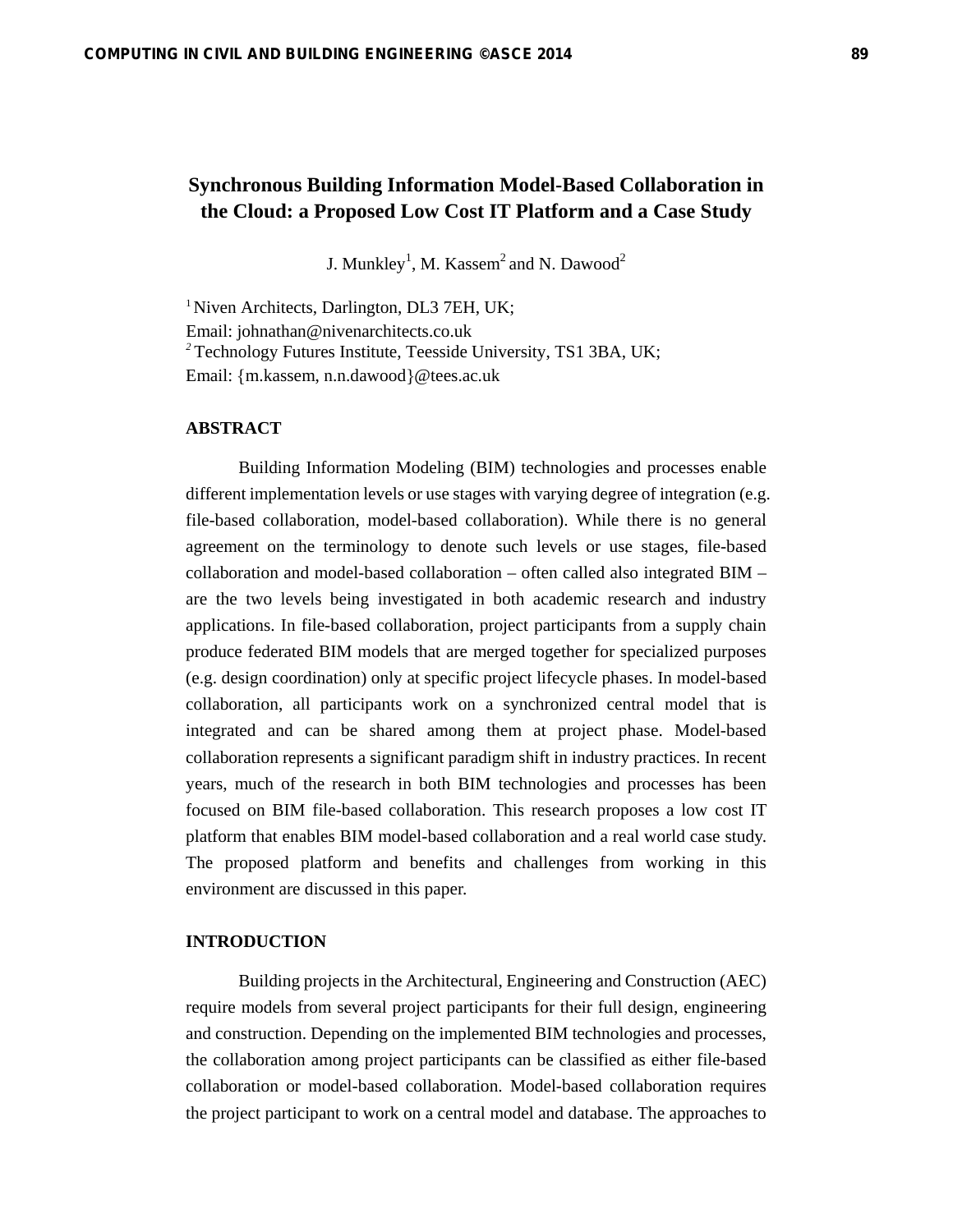enable model-based collaboration are through BIM servers and more recently through cloud computing. This distinction between BIM servers and Cloud Computing could be contentious without the explanation of the concept of virtualization. Virtualization or a virtual machine is a software abstraction of hardware computing resources (e.g. storage, CPU, etc.) to enable several virtual servers to be implemented in one physical machine that share the same hardware resources (Zhang and Issa, 2012). A BIM-server is a collaboration platform that maintains a repository of the building data, and allows native applications to import and export files from the database for viewing, checking, updating and modifying the data (Singh et al., 2011). Therefore, BIM servers can be considered as a form of BIM cloud computing with a low virtualization level. While several BIM servers (i.e. Autodesk Collaborative Project Management, Bentley ProjectWise Integration Server, i-Model, ProjectWise Navigator, etc.) are commercially available, most of them are still developing and do not fully enable object-level management (Eastman et al., 2011) which is advanced feature of model-based collaboration. The debate around what qualifies as "cloud computing" in other industries has also made its way into the AEC industry (Zhang and Issa, 2012). A general accepted definition is that cloud computing is remote control or software virtualization where the application is installed and run on the server side but controlled remotely by a user who can use the computing resources on demand and pay a usage fee (Zhang and Issa, 2012). This definition is in agreement with the definition of cloud computing that as a form of "computing resources available from a remote location which are generally accessed by users over the internet Cloud" computing university (2011). Early Project management collaboration platforms such as Online Construction Project Extranets can be considered as forms of cloud computing. However, to date BIM cloud computing platforms and services are still lacking the wide range of functionalities required by the AEC industry (e.g. compliance checking, energy analysis, quantity take-off, procurement, etc.).

The temporary nature of design team in the AEC and the relatively small size of the majority of consultancy firms make it sensible to research a low cost solution that enable model-based collaboration in the cloud. This paper proposes a solution, based on commercial cloud hosting extranet, to share integrated central and live model in the cloud. The paper presents the benefits and challenges of working in such an environment from a real world case study. This work was undertaken as a collaborative effort between the industry (i.e. Niven Architects and their supply chain) and academia (i.e. Teesside University) within a Knowledge Transfer Partnership (KTP) scheme. A KTP is a British government-supported scheme, which facilitates the interactions between a company base and an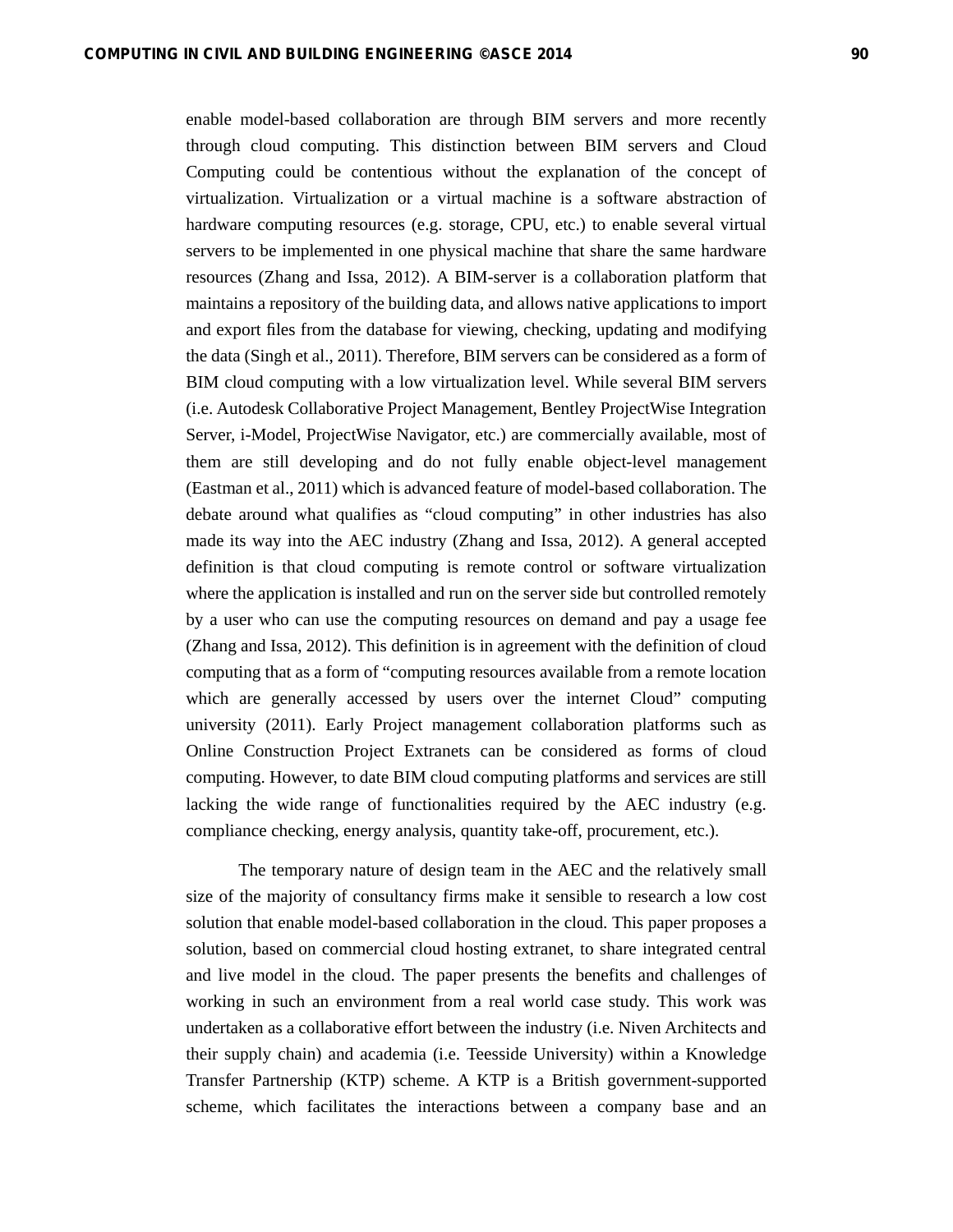academic base, enabling businesses to use research outputs and skills of academic institutions to address and solve important business challenges.

#### **IT PLATFORM**

The full design and engineering of each building project requires the collaboration between the lead architects and their consultants who are geographically dispersed and reunite in a temporary team for the specific project. In pre-BIM (e.g. 2d and 3d) and file-based collaboration delivery of projects, stakeholders exchange graphical and non-graphical data through the exchange of e-mails or the sharing of data on collaboration extranets. In the UK construction industry, file-based collaboration through federated BIM models is the level (i.e. level 2) mandated by the UK government on all centrally procured projects by 2016. Therefore, the most advanced AEC firms in the UK are at level 2. Any IT investment aiming at exceeding this level towards higher integration level (e.g. model based or integrated BIM) will require to be very effective from both economic and benefits perspectives. In such a context, the lead architects (i.e. Niven Architects), teamed up with a research institution (i.e. Teesside University), to assess the feasibility of adapting commercially available cloud hosting extranets in enabling live collaboration on a centrally shared file between all members of the supply chain. Three extranet platforms (e.g. SharePoint, Google Drive and Dropbox), that primarily offer general hosting services and files backup, synchronization and sharing, were shortlisted for testing. The selection of an extranet will be based on its capability to synchronize a centrally shared project model on the cloud with local federated files on the local servers of the lead Architects and their supply chain. Initial tests were conducted in the leads Architects firm by three design team members located in the same office but sharing their federated file through the cloud and aiming to synchronize them in near real-time – every time a local file is updated – with the central project model hosted on their local server. Following numerous experimental tests, in which sharing protocols (e.g. naming of central model and local files, timing for updates to reflect live synchronization, etc.) were ammended, the design team succeeded in enabling a centrally shared and integrated BIM model on the cloud. A key aspect that enabled this achievement was the identification of specific standards or convention for naming of files hosted on the cloud, on consultant local servers and on the lead Architects server. For commercial confidentiality, the naming standards and the selected hosting extranet cannot be disclosed in this outlet. The IT infrastructure is depicted in Figure 1 and is mainly composed from standard hardware components built around and linked to the web-based hosting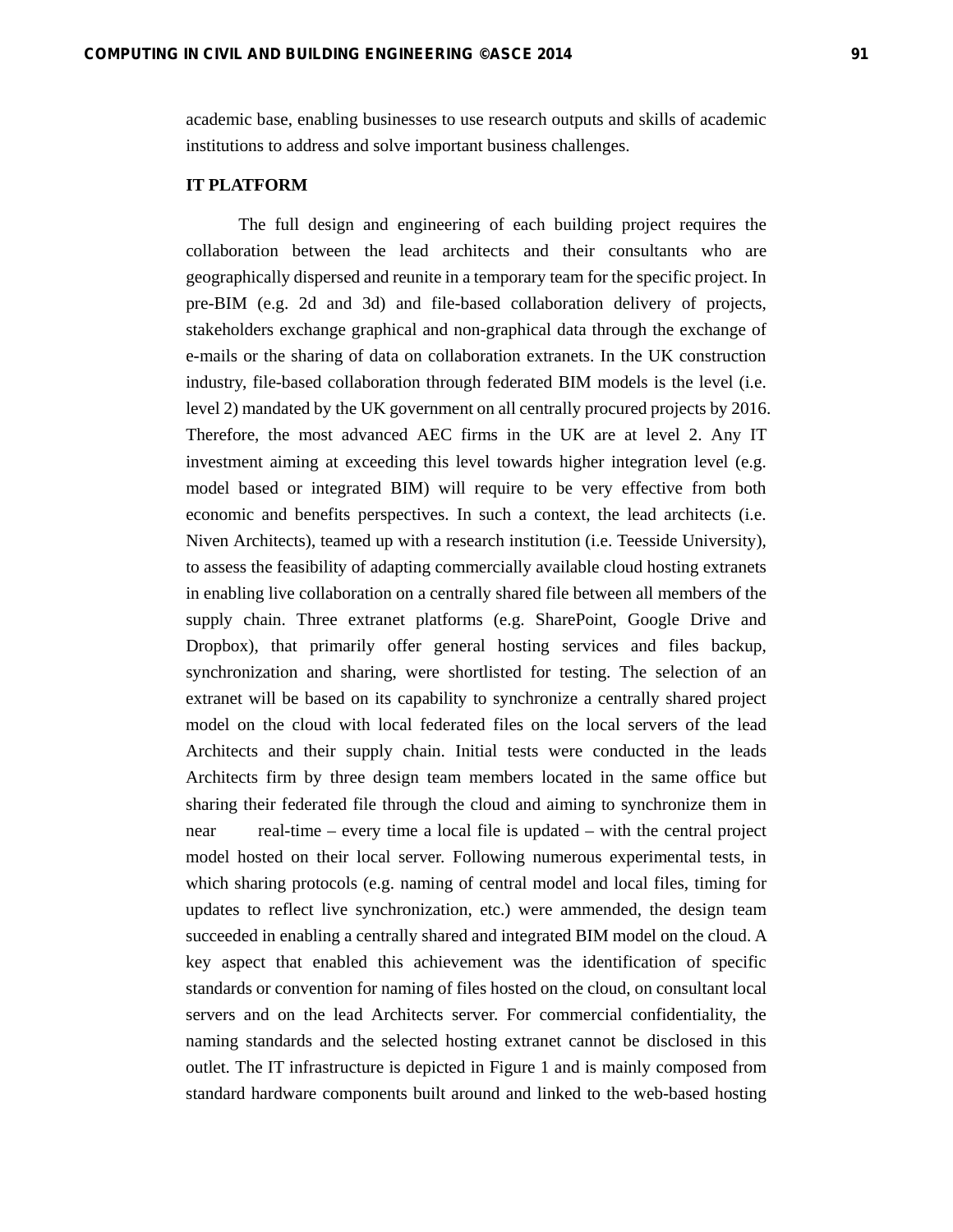platform.

If the proposed solution is assessed in terms virtualization level, discussed in the introduction, it is clear that the level is low and is obtained from virtualizing the storage of the synchronized central BIM model through the cloud hosting platform. Therefore, in terms of virtualization the proposed solution does not offer any advantage over BIM servers. However it is a much more cost effective solution compared to commercial BIM servers. Comparing the proposed solution with BIM cloud computing, the main advantage is that centrally-shared and synchronized BIM models use proprietary formats which is not currently possible with the few available BIM cloud computing solutions. However, the proposed solution lacks functionalities required in BIM-based projects and available in some commercial BIM servers such as the capability of updating and modifying at object level in the central model. A significant role in enabling the proposed solution to deliver synchronized central model in the cloud was achieved by the BIM Process Execution Protocols (BIM PEP) which defined the rules for interacting with the central model throuh exchanging information and synchronizing (i.e. when, what and how), the responsibilities for providing information, the file formats and the technologies that can be used. The research partners are currently assessing the feasibility of further developing and commercializing the proposed low cost solution for sharing a centralized BIM models in the cloud for proprietary BIM authoring tools.



**Figure 1. Architecture of the low cost IT network for live BIM in the cloud**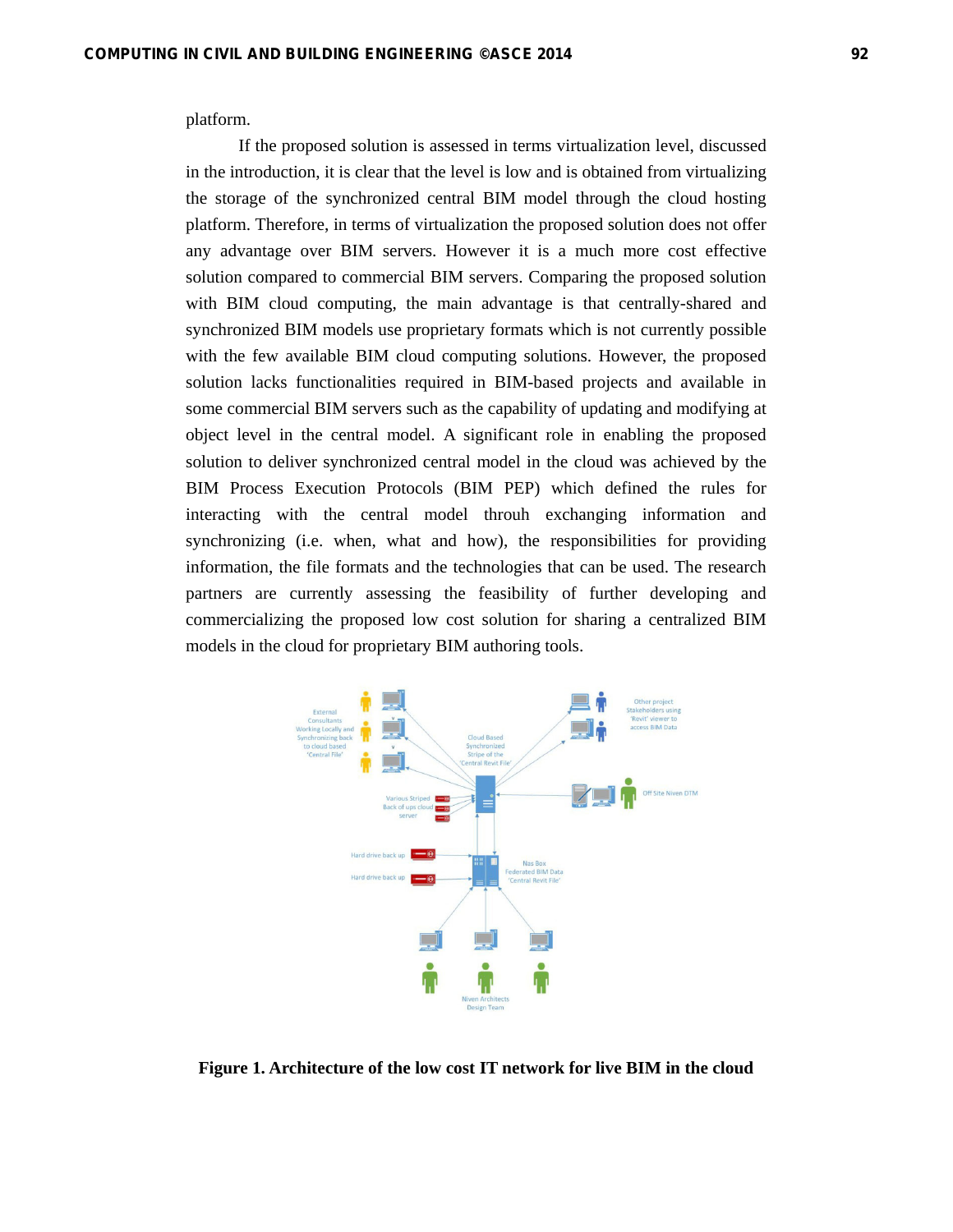## **CASE STUDY**

The case study was conducted on a real world mid-sized community developed project situated in the North East of England (Figure 2). The lead architects and their supply chain have all had prior experience of working in a BIM file-based collaboration environment (level 2). BIM PEPs developed by the lead architects were agreed by the supply chain in a BIM 'Kick-off' meeting to enable live collaboration on a central model in the cloud. The BIM PEPs established information exchange methods between the software platforms used in the project, responsibilities of different consultants in the delivery of the different level of details, naming standards and interaction with the cloud hosting platform. The BIM PEPs were made available to the entire design team who can refer to them at any point in time during the project execution. Working concurrently live on a centrally shared model in the cloud entails greater liability challenge compared to file-based collaboration. In this case, in addition to the protocols dictating the processes for working in the central live environment, there were functionalities in the cloud hosting platform such locking information to other users and restricting editing rights in the live environment (i.e. each design discipline receives up-to-date design information about other disciplines but can edit their own design information only). This helps avoiding some of the liability and intellectual property challenges. A snapshot from the live modelling environment is shown in figure 3. In that instance, six design team members from three disciplines were working at the same time on the model. The design activities, undertaken by the design team members, had to be first completed and then synchronized with the central model as the intent was to synchronize and share completed design activities and not work in progress. At the completion of project design activities, a workshop between all members of the supply chain was held to discuss the benefits and the challenges from working in such an environment which are summarized in the subsequent sections.



**Figure 2. A community development project as a case study**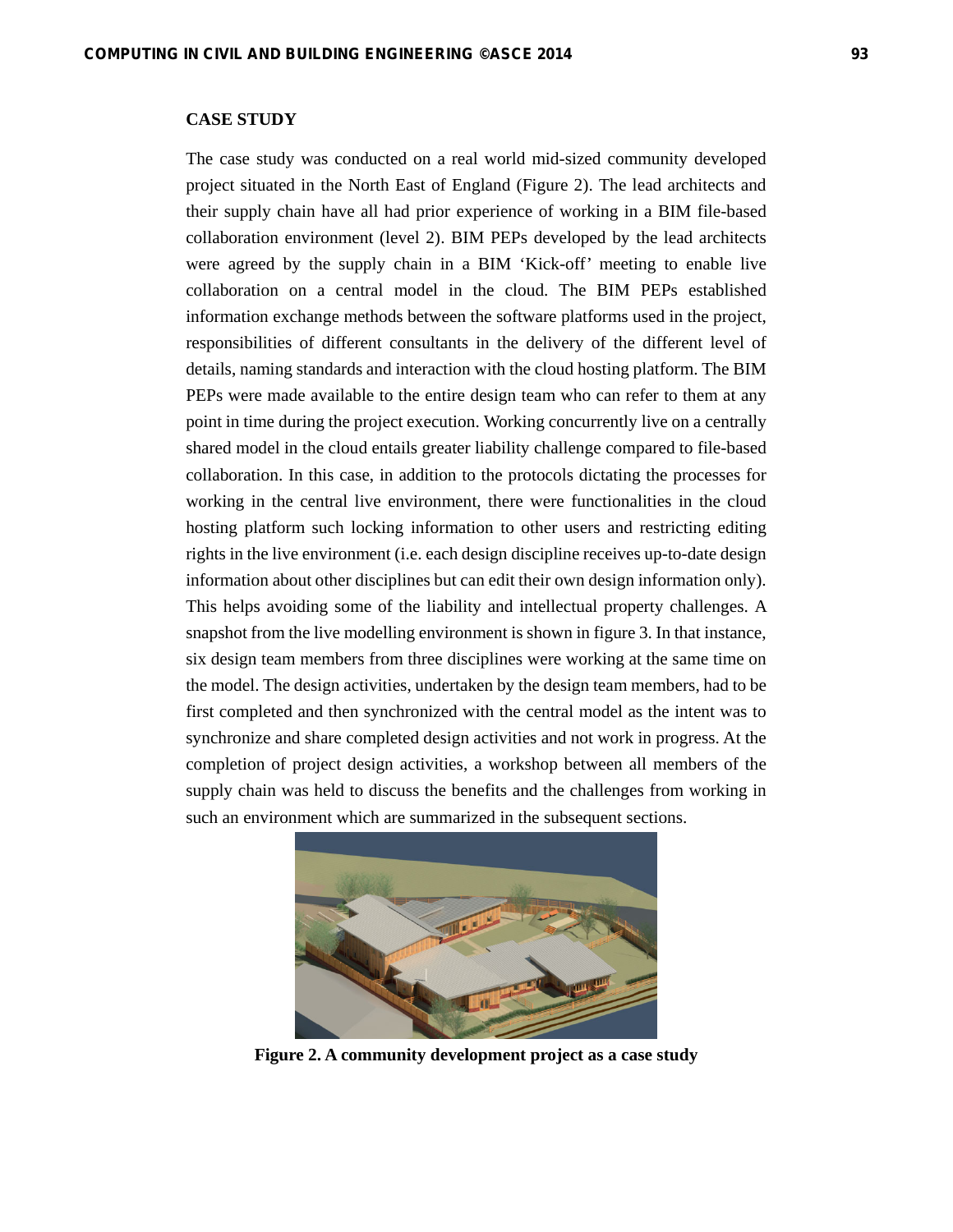

**Figure 3. A screenshot from the cloud live environment** 

#### **Benefits.**

- The BIM project coordinator was able to monitor design team information as it was produced. A piping work designed by the Mechanical and Electrical (M&E) consultant was immediately identified as having a wrong height and positioning with the integrated model (Figure 12). This design error was rectified within a few minutes without a significant amount of aborted works.
- All stakeholders had up-to-date design information at any point in the project. The 3D digital model and their data information were live within the cloud-based storage platform. Although the project official contractual documents require the issue of design information at specific dates, information in this design environment could be extracted by the client or any project stakeholders at any time.
- Communication between the design team increased 'exponentially'. In file-based collaboration, communication occurs when a design file is issued by a stakeholder and accessed by another stakeholder via emails or file sharing extranets. In this case, all design team members working together in the same live environment can continuously monitor the progress of each other through the central model and discuss it via Skype or over the phone. There was a feeling described by project participants "as if we were all working in the same office".
- The platform allowed the BIM coordinator and project manager to monitor the actual progress and outputs in each design discipline. The use of this functionality to make judgment about the design progress was questioned by some participants as workload prioritization varies between different organizations.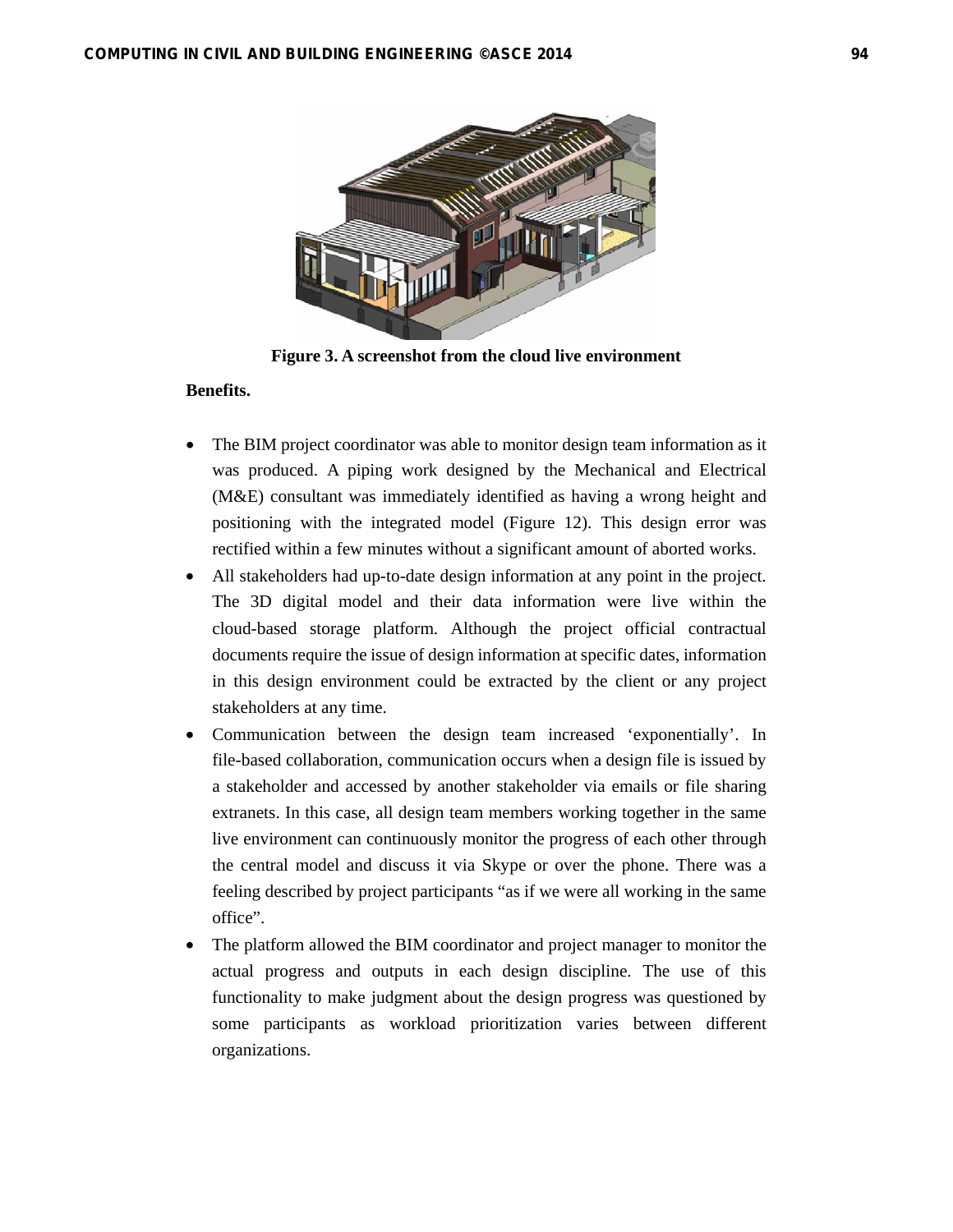**Challenges.** 



**Figure 4. Immediate identification of design error in the piping work**

- The process of producing design and synchronizing it in real-time to a central model shared in the cloud bypassed all firms' internal quality assurance processes (e.g. ISO 9001). This was a key concern for all project participants. The traditional method of a drawing being produced by a draftsman and checked by a senior architect before it is formally issued was completely lost. All information inputted to the central shared model in the cloud was live and accessible by all design team members. To partly address this challenge, it was agreed to use only specific dates of the live model where drawings issues form contractual conditions. However, this solution did not wipe out totally the concern of the design team.
- Some IT infrastructure related issues were encountered. The computing power and performance of computers used in some of the supply chain firms were not up to date and could not handle large models. However, this is a generic issue and is not inherent in the proposed solution for sharing live central model in the cloud. The broadband performance occasionally affected the speed of uploads and downloads which is also a general infrastructure issue. A technical issue inherent in the proposed solution occurred when with the platform was when work-sets were claimed by two users at the same moment without data being synchronized. However, this issue could be resolved by adding apposite rules to the BIM PEPs.
- Together the varying speed of design production processes between different firms and the lack of clarity in terms of responsibilities for rectifying design errors caused some significant coordination issues which affected the integrated central model. For example, at the early stages of the project all design teams were working on the project at the same time resulting in all work items progressing at the same speed. At a certain point, there was a lag with the